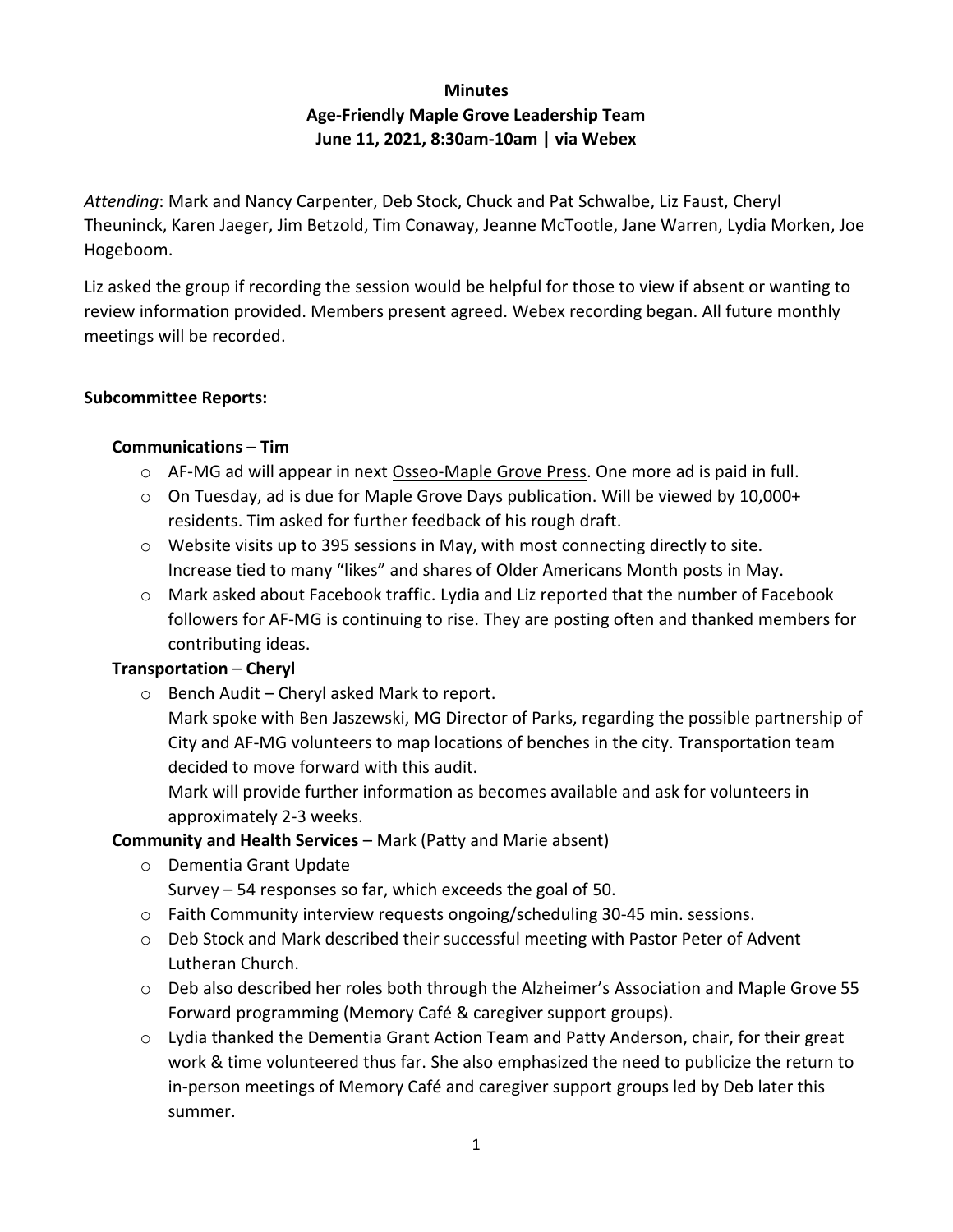### **Civic and Social** – **Liz**

- $\circ$  A Volunteer Resource Guide is being created, with emphasis on five groups in Maple Grove Area (CROSS, District 279 Schools, Three Rivers Parks, City of Maple Grove and Maple Grove Community Organization).
- $\circ$  Content regarding each group's website and contact person/s is being gathered and will be shared in print and electronic forms. Interested viewers will follow link regarding organization information and project descriptions.
- $\circ$  New AF-MG projects will be posted separately with description and contact person.
- o Intergenerational Garden has had a successful start with all spots filled.
- $\circ$  Farmers' Market –Thursdays from  $3 7$  pm outdoors now very active participation. Kirsten Bansen Weigle from City of Maple Grove coordinates and updates page on City website.

#### **Housing – Lydia**

o Lydia and team have been asked to share highlights of the Housing Brief at the City Council meeting on August  $2^{nd}$  (10-minute presentation followed by Q&A with Council). Team will meet again in July to finalize presentation and then send to AF-MG co-chairs Mark and Liz Faust prior to August 2<sup>nd</sup> for review.

### **Year 2 Progress Report** – Lydia

- o Report completed, approved by city personnel and ready for release to website, Facebook and stakeholders.
- $\circ$  Lydia shared a recipient list (see attached), which reflected ideas shared at last month's Leadership Team meeting.
- $\circ$  Lydia will draft a cover letter that will be sent in a separate email to Leadership Team, along with the Year 2 Progress Report attached. Team members with connections to specific recipients will be asked to volunteer to send a personal note with the cover letter and Year 2 Report. Some recipients will receive an email with a link to the report, and some will receive a mailed letter with a printed copy of the report.

#### **Next Community Needs Assessment** – Lydia

- $\circ$  Lydia presented the possible timeframe of Years 3-5 and various considerations as AF MG considers how to approach its second needs assessment (slides attached).
- $\circ$  Nancy suggested that more conversation should follow starting in the fall when Leadership Team member meeting attendance likely to be higher. To be continued.

#### **Other News and Updates**

#### **Joe H. and Councilperson Karen Jaeger – City of Maple Grove**

o No July 6<sup>th</sup> City Council meeting.